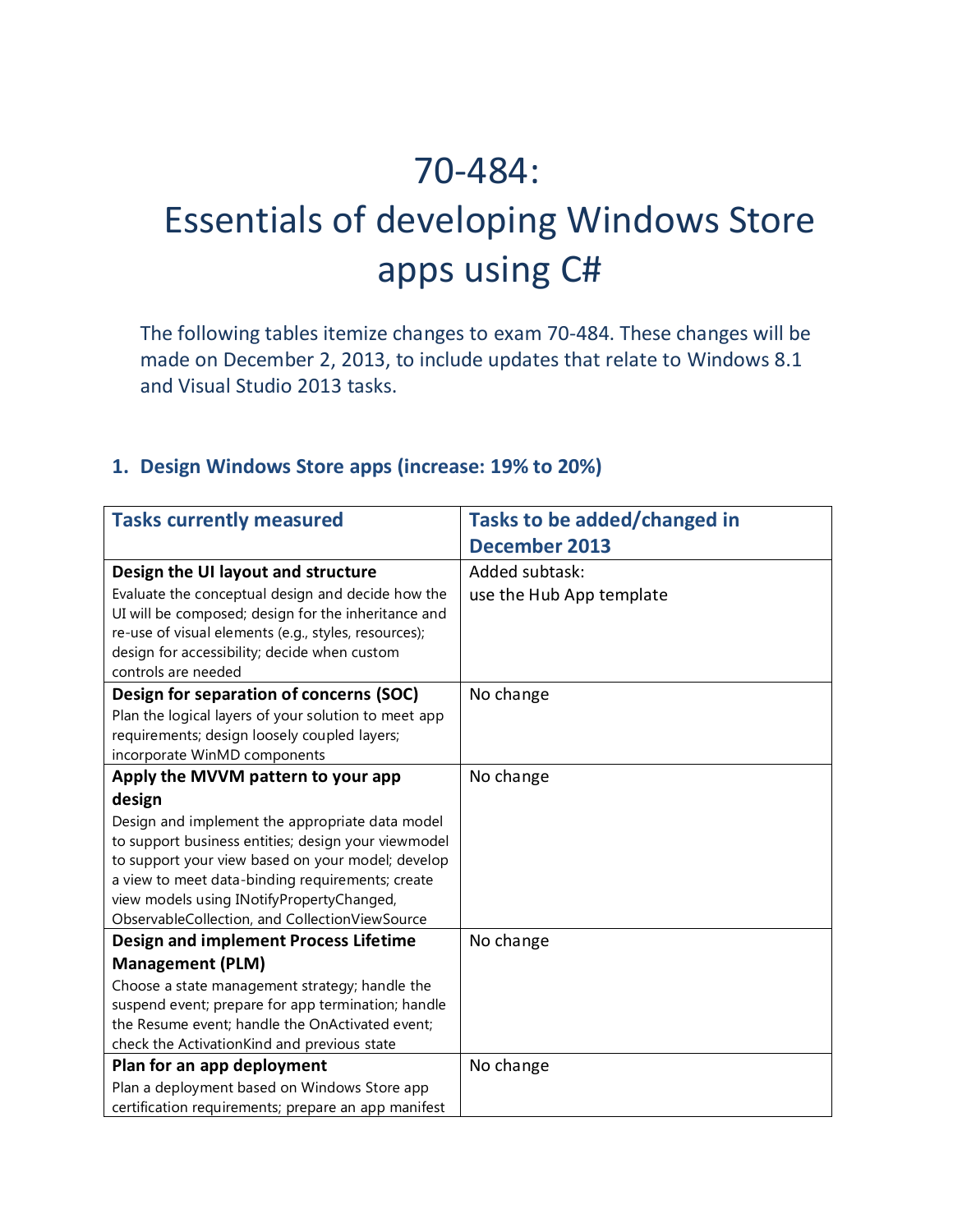| (capabilities and declarations); sign an app; plan the |  |
|--------------------------------------------------------|--|
| requirements for an enterprise deployment              |  |

#### **2. Develop Windows Store apps (no change: 19%)**

| <b>Tasks currently measured</b>                                                                                                                                                                                                                                                                                   | Tasks to be added/changed in                                                                                                                                  |
|-------------------------------------------------------------------------------------------------------------------------------------------------------------------------------------------------------------------------------------------------------------------------------------------------------------------|---------------------------------------------------------------------------------------------------------------------------------------------------------------|
|                                                                                                                                                                                                                                                                                                                   | <b>December 2013</b>                                                                                                                                          |
| <b>Access and display contacts</b><br>Call the ContactsPicker class; filter which contacts to<br>display; display a set number of contacts; create and<br>modify contact information; select specific contact<br>data                                                                                             | No change                                                                                                                                                     |
| Design for charms and contracts<br>Choose the appropriate charm based on app<br>requirements; design your app in a charm- and<br>contract-aware manner; configure app manifest for<br>correct permissions                                                                                                         | No change                                                                                                                                                     |
| Implement search<br>Provide search suggestions using the SearchPane<br>class; search for and launch other apps; provide and<br>constrain search within an app, including inside and<br>outside of Search charm; provide search result<br>previews; implement activation from within search                        | Modified subtask:<br>Provide search suggestions using the SearchPane<br>class and SearchBox control<br>New subtask:<br>configure search contracts             |
| <b>Implement Share in an app</b><br>Use the DataTransferManager class to share data<br>with other apps; accept sharing requests by<br>implementing activation from within Share; limit the<br>scope of sharing using the DataPackage object;<br>implement in-app Share outside of Share charm                     | New subtask:<br>use web links and application links                                                                                                           |
| Manage app settings and preferences<br>Choose which app features are accessed in<br>AppSettings; add entry points for AppSettings in<br>the Settings window; create settings flyouts using<br>the Popup control; add settings options to Popup;<br>store and retrieve settings from the roaming app<br>data store | Modified subtask:<br>create settings flyouts<br>Removed subtask:<br>add settings options to Popup                                                             |
| <b>None</b>                                                                                                                                                                                                                                                                                                       | New task (section):<br>Integrate media features<br>Support DDS images; implement video playback;<br>implement XVP and DXVA; implement Text to<br>Speech (TTS) |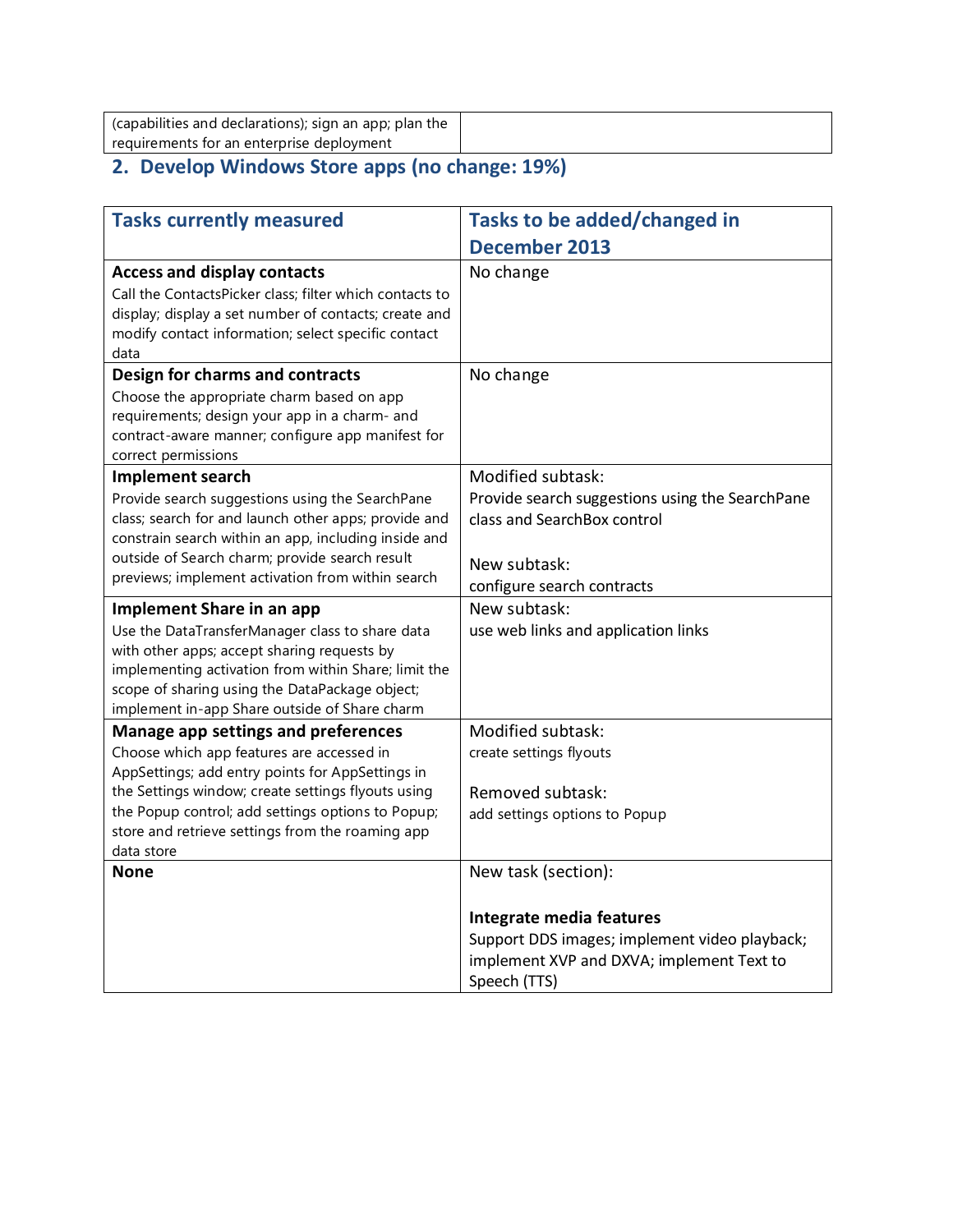## **3. Create the user interface (no change: 21%)**

| <b>Tasks currently measured</b>                                                                         | Tasks to be added/changed in                                                              |
|---------------------------------------------------------------------------------------------------------|-------------------------------------------------------------------------------------------|
|                                                                                                         | <b>December 2013</b>                                                                      |
| Create layout aware apps to handle view                                                                 | Revised task:                                                                             |
| states                                                                                                  | Create layout-aware apps to handling                                                      |
| Handle view state events from ViewStateManager;                                                         | windowing modes                                                                           |
| choose between style patterns for the different view                                                    |                                                                                           |
| states; set app orientation in the manifest                                                             | Revised, complete list of subtasks:                                                       |
|                                                                                                         | Respond to changes in orientation; adapt to new                                           |
|                                                                                                         | windowing modes by using the ViewManagement                                               |
|                                                                                                         | namespace; manage settings for an apps view                                               |
| <b>Implement layout controls</b>                                                                        | No change                                                                                 |
| Implement the Grid control to structure your layout;                                                    |                                                                                           |
| set the number of rows/columns and size; enable                                                         |                                                                                           |
| zoom and scroll capabilities in layout controls;                                                        |                                                                                           |
| manage text flow and presentation                                                                       |                                                                                           |
| Design and implement the app bar                                                                        | Revised task:                                                                             |
| Determine what to put on the app bar based on                                                           | Design and implement the app/nav bar                                                      |
| app requirements; style and position app bar items;<br>design the placement of controls on the app bar; |                                                                                           |
| handle AppBar events                                                                                    | Revised, complete list of subtasks:                                                       |
|                                                                                                         | Determine what to put on the app/nav bar based                                            |
|                                                                                                         | on app requirements; style and position app/nav                                           |
|                                                                                                         | bar items; design the placement of controls on the                                        |
|                                                                                                         | app/nav bar; handle app/nav bar events                                                    |
| Design and implement data presentation                                                                  | Revised subtask:                                                                          |
| Choose and implement data controls to meet app<br>requirements (e.g., ListView, GridView, and           | Choose and implement data controls and                                                    |
| FlipView); create data templates to meet app                                                            | properties to meet app requirements (e.g.,                                                |
| requirements                                                                                            | ListView, GridView, FlipView, DatePicker,<br>TimePicker, Hyperlink, PlaceholderText, menu |
|                                                                                                         | flyouts, and CommandBar)                                                                  |
| Create and manage XAML styles and                                                                       | No change                                                                                 |
| templates                                                                                               |                                                                                           |
| Implement and extend styles and templates;                                                              |                                                                                           |
| implement gradients; modify styles based on event                                                       |                                                                                           |
| and property triggers; create shared resources and                                                      |                                                                                           |
| themes                                                                                                  |                                                                                           |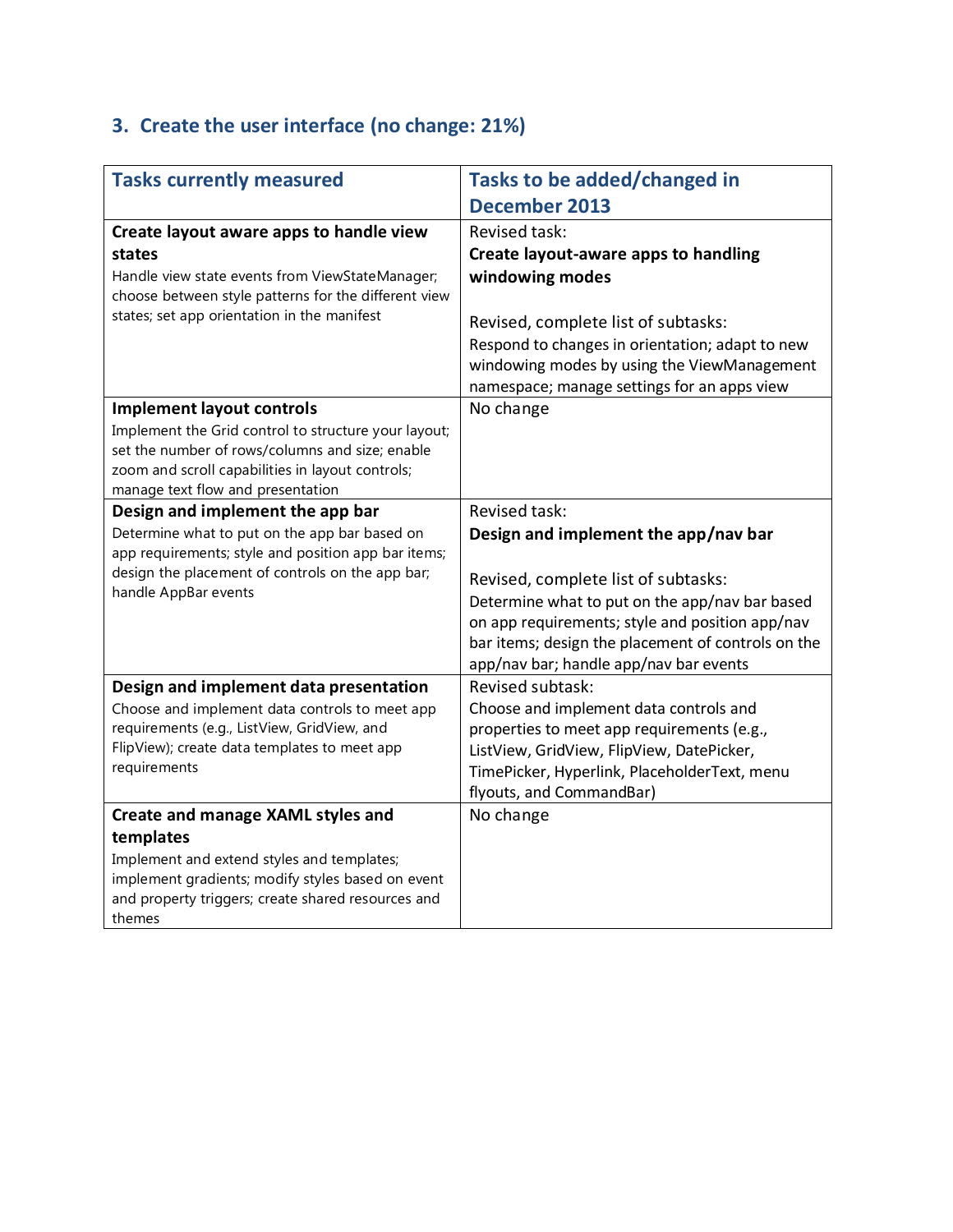### **4. Program user interaction (decrease: 21% to 20%)**

| <b>Tasks currently measured</b>                                                                                                                                                                                                | Tasks to be added/changed in                                      |
|--------------------------------------------------------------------------------------------------------------------------------------------------------------------------------------------------------------------------------|-------------------------------------------------------------------|
|                                                                                                                                                                                                                                | <b>December 2013</b>                                              |
| <b>Create and manage tiles</b>                                                                                                                                                                                                 | No change                                                         |
| Create and update tiles and tile contents; create<br>and update badges (TileUpdateManager class);<br>respond to notification requests; choose an<br>appropriate tile update schedule based on app<br>requirements              |                                                                   |
| Notify users by using toast                                                                                                                                                                                                    | Added subtask:                                                    |
| Enable an app for toast notifications; populate toast<br>notifications with images and text using the<br>ToastUpdateManager class; play sounds with toast<br>notifications; respond to toast events; control toast<br>duration | configure and use Azure Mobile Services for push<br>notifications |
| <b>Manage input devices</b>                                                                                                                                                                                                    | No change                                                         |
| Capture gesture library events; create custom<br>gesture recognizers; listen to mouse events or<br>touch gestures; manage Stylus input and inking                                                                              |                                                                   |
| Design and implement navigation in an app                                                                                                                                                                                      | No change                                                         |
| Handle navigation events, check navigation<br>properties, and call navigation functions by using<br>the Navigation framework; design navigation to<br>meet app requirements; Semantic Zoom                                     |                                                                   |